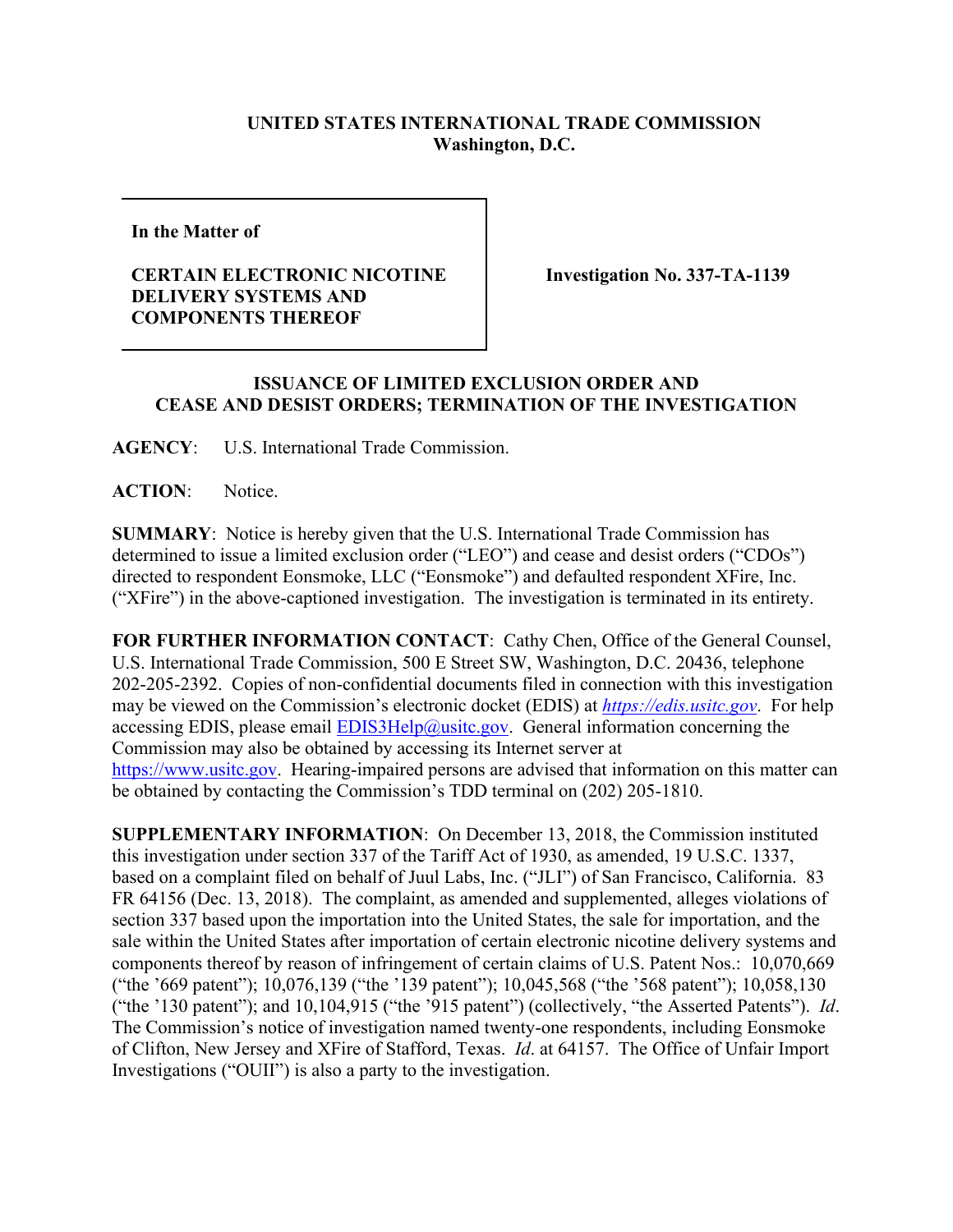On February 25, 2019, the ALJ granted JLI's motion to amend the complaint and notice of investigation to change the name of respondent Bo Vaping of Garden City, New York to ECVD/MMS Wholesale LLC of Garden City, New York and the name of respondent MMS Distribution LLC of Rock Hill, New York to MMS/ECVD LLC of Garden City, New York. *See*  Order No. 8 (Feb. 25, 2019), *not rev'd* by Comm'n Notice (Mar. 25, 2019).

On February 28, 2019, the ALJ granted a motion to amend the complaint and notice of investigation to change the name of respondent Limitless Mod Co. of Simi Valley, California to Limitless MOD, LLC of Simi Valley, California. *See* Order No. 10 (Feb. 28, 2019), *not rev'd* by Comm'n Notice (Mar. 27, 2019).

On May 21, 2019, the ALJ granted a motion to amend the complaint and notice of investigation to change the name of respondent Ziip Lab Co., Ltd. of Guangdong Province, China to SS Group Holdings of Guangdong Province, China. *See* Order No. 26 (May 21, 2019), *not rev'd* by Comm'n Notice (June 14, 2019).

Before the evidentiary hearing, JLI settled with the following eight respondents: J Well France S.A.S. of Paris, France; ECVD/MMS Wholesale LLC; MMS/ECVD LLC; The Electric Tobacconist, LLC of Boulder, Colorado; ALD Group Limited of Guangdong Province, China; Flair Vapor LLC of South Plainfield, New Jersey; Shenzhen Joecig Technology Co., Ltd. of Guangdong Province, China; and Myle Vape Inc. of Jamaica, New York. *See* Order No. 13 (Mar. 12, 2019), *not rev'd* by Comm'n Notice (Apr. 5, 2019); Order No. 16 (Mar. 21, 2019), *not rev'd* by Comm'n Notice (Apr. 4, 2019); Order No. 31 (July 30, 2019), *not rev'd* by Comm'n Notice (Aug. 23, 2019); Order No. 32 (July 30, 2019), *not rev'd* by Comm'n Notice (Aug. 23, 2019); Order No. 33 (July 30, 2019), *not rev'd* by Comm'n Notice (Aug. 23, 2019); Order No. 34 (July 30, 2019), *not rev'd* by Comm'n Notice (Aug. 23, 2019).

In addition, the investigation terminated as to the following six respondents based on a consent order stipulation and the issuance of a consent order: Vapor Hub International, Inc. of Simi Valley, California; Limitless MOD, LLC; Asher Dynamics, Inc. of Chino, California; Ply Rock of Chino, California; Infinite-N Technology Limited of Guangdong Province, China; and King Distribution LLC of Elmwood Park, New Jersey. *See* Order No. 9 (Feb. 27, 2019), *not rev'd* by Comm'n Notice (Mar. 27, 2019); Order No. 11 (Feb. 28, 2019), *not rev'd* by Comm'n Notice (Mar. 26, 2019); Order No. 18 (Mar. 28, 2019), *not rev'd* by Comm'n Notice (Apr. 11, 2019); Order No. 20 (Apr. 2, 2019), *not rev'd* by Comm'n Notice (Apr. 15, 2019).

On April 23, 2019, the ALJ found respondent XFire in default pursuant to Commission Rule 210.16(b), 19 CFR 210.16(b). *See* Order No. 22 (Apr. 23, 2019), *not rev'd* by Comm'n Notice (May 16, 2019). At the time XFire was found in default, it was accused of infringing claims 1, 2, 4, 5, 7, 8, 10, 12, 13, 16, 17, 20, and 21 of the '669 patent; claims 1, 2, 3, 4, 9, 10, 11, 13, 14, 19, 20, 21, 24, 28, and 29 of the '139 patent; and claims 1, 2, 3, 4, 6, 9, 11, 12, 18, 19, 20, 21, 22, 23, and 27 of the '915 patent (collectively, "the Asserted XFire Claims").

Also, prior to the evidentiary hearing, the ALJ granted JLI's motion for partial termination of the investigation with respect to allegations of infringement as to all asserted claims of the '139 patent and certain asserted claims of the other Asserted Patents. *See* Order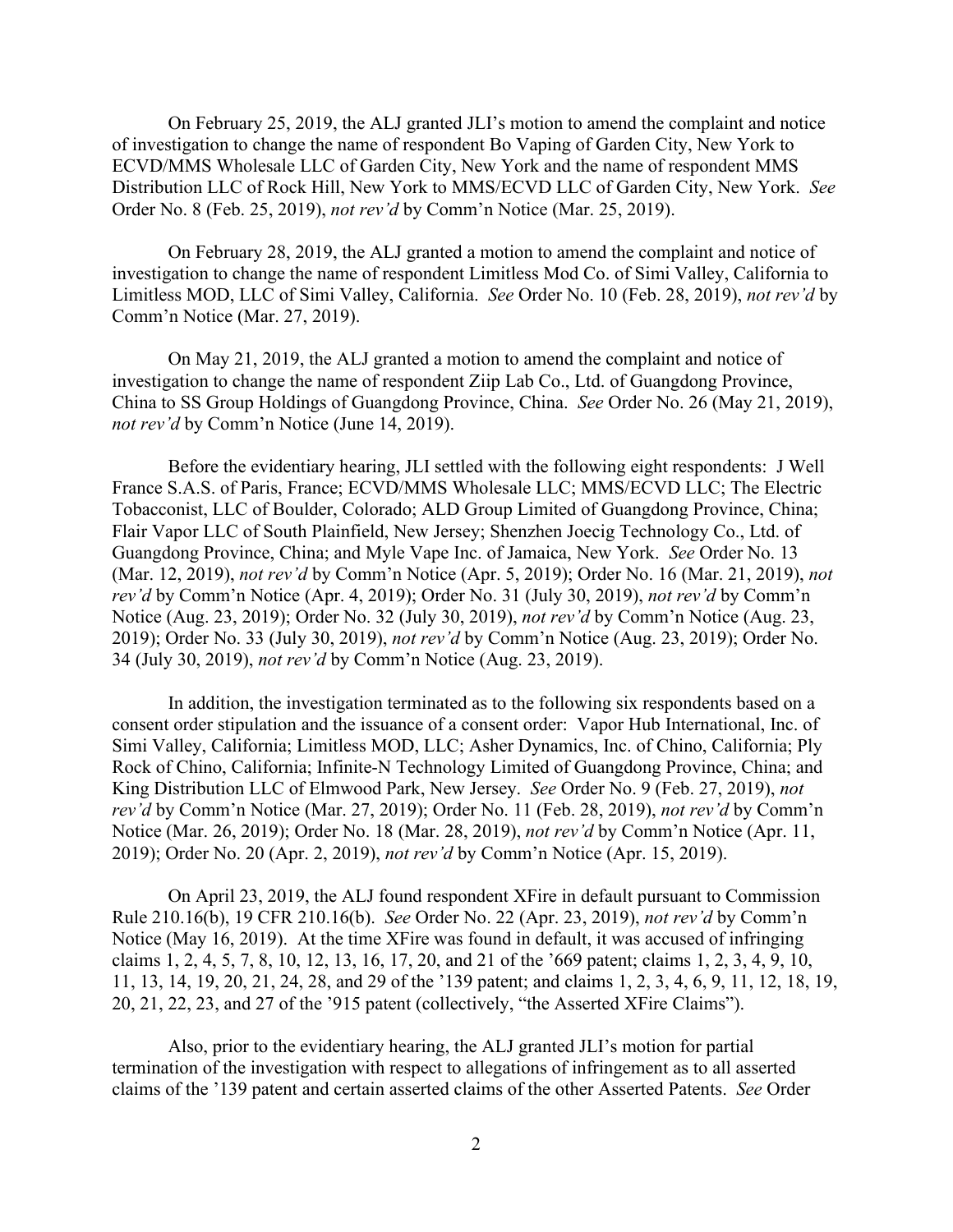No. 36 (Aug. 8, 2019), *not rev'd* by Comm'n Notice (Sep. 5, 2019). As a result, the following claims remain at issue in the investigation: claims 1, 2, and 13 of the '669 patent; claims 12, 17, and 20 of the '568 patent; claims 1, 2, and 4 of the '130 patent; and claims 1, 6, and 21 of the '915 patent (collectively, "the Asserted Eonsmoke Claims").

JLI and the Commission were unable to serve respondent Keep Vapor Electronic Tech. Co., Ltd. of Shenzhen, China despite multiple attempts at service. The final ID states that JLI does not request any relief against this respondent. *See* ID at 2 n.1.

Only five respondents participated in the evidentiary hearing: SS Group Holdings; ZLab S.A. of Punta del Este – Maldonado, Uruguay; Shenzhen Yibo Technology Co. Ltd. Of Guangdong Province, China (collectively, "the Ziip Respondents"); Vapor 4 Life Holdings, Inc. of Northbrook, Illinois ("V4L"); and Eonsmoke.

On August 5, 2019, one day before the prehearing conference, the ALJ issued an ID (Order No. 35), granting JLI's motion for summary determination of importation, infringement, and domestic industry. The ALJ found that JLI was entitled to summary determination of importation with respect to the Ziip Respondents and their accused products; Eonsmoke and its accused products; and V4L and certain V4L accused products. *See* Order No. 35 at 4-11 (Aug. 5, 2019). Citing to a stipulation between JLI and the Ziip Respondents, the ALJ stated in his infringement analysis with respect to the Ziip Respondents' accused products that "the question of whether Ziip accused products contain or perform each limitation of asserted claims is moot." *Id.* at 11. The ALJ did not specifically state whether summary determination of infringement as to the Ziip Respondents was denied or granted nor the reasoning supporting grant or denial of the motion as to this issue. *Id.*

An evidentiary hearing was held from August 6-7, 2019.

On September 4, 2019 the Commission reviewed Order No. 35 in part. Specifically, the Commission reviewed the ALJ's analysis as to infringement and a statement regarding mootness on page 11 of the ID. The Commission remanded to the ALJ for clarification on this issue and as to whether the ID grants or denies summary determination that the Ziip Respondents infringe the Asserted Patents. *See* Comm'n Notice (Sep. 4, 2019).

In response to the Commission's September 4, 2019 Notice, the ALJ clarified that Order No. 35 denied summary determination of infringement as to the Ziip Respondents because that issue was moot in light of the stipulation between JLI and the Ziip Respondents. *See* Remand of Order No. 35 (Oct. 10, 2019).

On November 19, 2019, the ALJ granted motions to terminate the investigation as to the Ziip Respondents and V4L based on settlement agreements. *See* Order Nos. 38 and 39 (Nov. 19, 2019), *not rev'd* by Comm'n Notice (Dec. 16, 2019). Accordingly, only respondent Eonsmoke remains active in this investigation.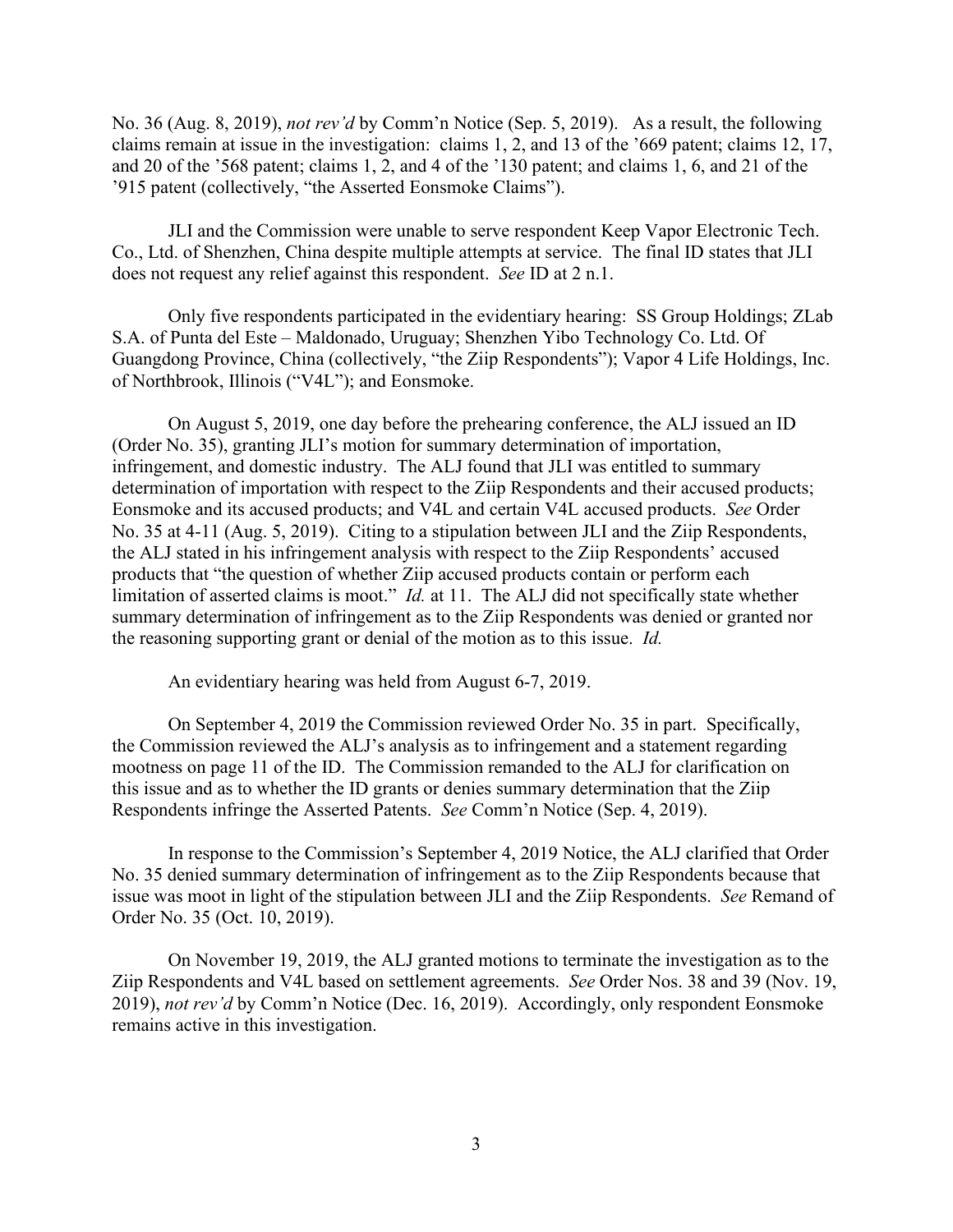On December 12, 2019, the ALJ granted JLI's motion to strike portions of Eonsmoke's posthearing brief. *See* Order No. 40 (Dec. 12, 2019). Specifically, these portions relate to the issue of invalidity of asserted claim 4 of the '915 patent, which was not addressed by Respondents' expert or in their prehearing briefings. *Id.* at 3-5.

On December 13, 2019, the ALJ issued a combined final ID and recommended determination ("RD"), finding a violation of section 337 by respondent Eonsmoke. Specifically, the final ID finds, *inter alia*, that JLI satisfied the importation requirement as to Eonsmoke's accused products; that JLI has shown Eonsmoke's accused products infringe the Asserted Eonsmoke Claims; that JLI has satisfied the domestic industry requirement with respect to the '669, the '568, the '130, and the '915 patents; and that the Asserted Eonsmoke Claims have not been shown to be invalid. In addition, in the event the Commission finds a violation of section 337, the RD recommends that the Commission issue an LEO and CDOs directed at each of respondent Eonsmoke and defaulted respondent XFire, and impose a 100 percent bond during the period of Presidential review. No public interest submissions were filed in response to the Federal Register notice seeking such submissions, 85 FR 3720 (Jan. 22, 2020).

No petitions for review were filed, which means each party has abandoned all issues decided adversely to that party. *See* 19 CFR 210.43(b)(4).

On February 13, 2020, the Commission determined to *sua sponte* review the final ID in part. 85 FR 9803-06 (Feb. 20, 2020). Specifically, the Commission determined to review and, on review, declined to adopt the discussion of the validity of element [c] of claim 12 of the '669 patent on pages 50 and 55 of the final ID. The Commission also determined to review the discussion of Warranty and Customer Support and Regulatory Compliance on pages 265-266 of the final ID and the discussion of the quantitative significance of JLI's contract manufacturers' investments in the last paragraph on page 272 of the final ID. The Commission determined not to review the remainder of the final ID, including the other portions of the ID's domestic industry analysis, which were sufficient to support the final ID's finding that JLI has satisfied the domestic industry requirement under subparagraphs 337(a)(3)(A) and (B) with respect to the '669, the '568, the '130, and the '915 patents. Accordingly, the Commission's determination resulted in finding a violation of section 337 by reason of Eonsmoke's importation of electronic nicotine delivery systems and components thereof that infringe one or more of the Asserted Eonsmoke Claims. The Commission also determined that JLI is entitled to relief against defaulted respondent XFire pursuant to 19 U.S.C.  $1337(g)(1)$ . The parties were requested to file written submissions on remedy, the public interest, and bonding.

On February 27, 2020 JLI and OUII submitted their briefs on remedy, the public interest, and bonding. JLI and OUII further filed response briefs on March 5, 2020.

On review, the Commission has determined to affirm the discussion of Warranty and Customer Support and Regulatory Compliance as it concerns the economic prong of the domestic industry requirement on pages 265-66 of the final ID. The Commission has also determined to decline to adopt the discussion of the quantitative significance of JLI's contract manufacturers' investments as it concerns the economic prong of the domestic industry requirement in the last paragraph on page 272 of the final ID.